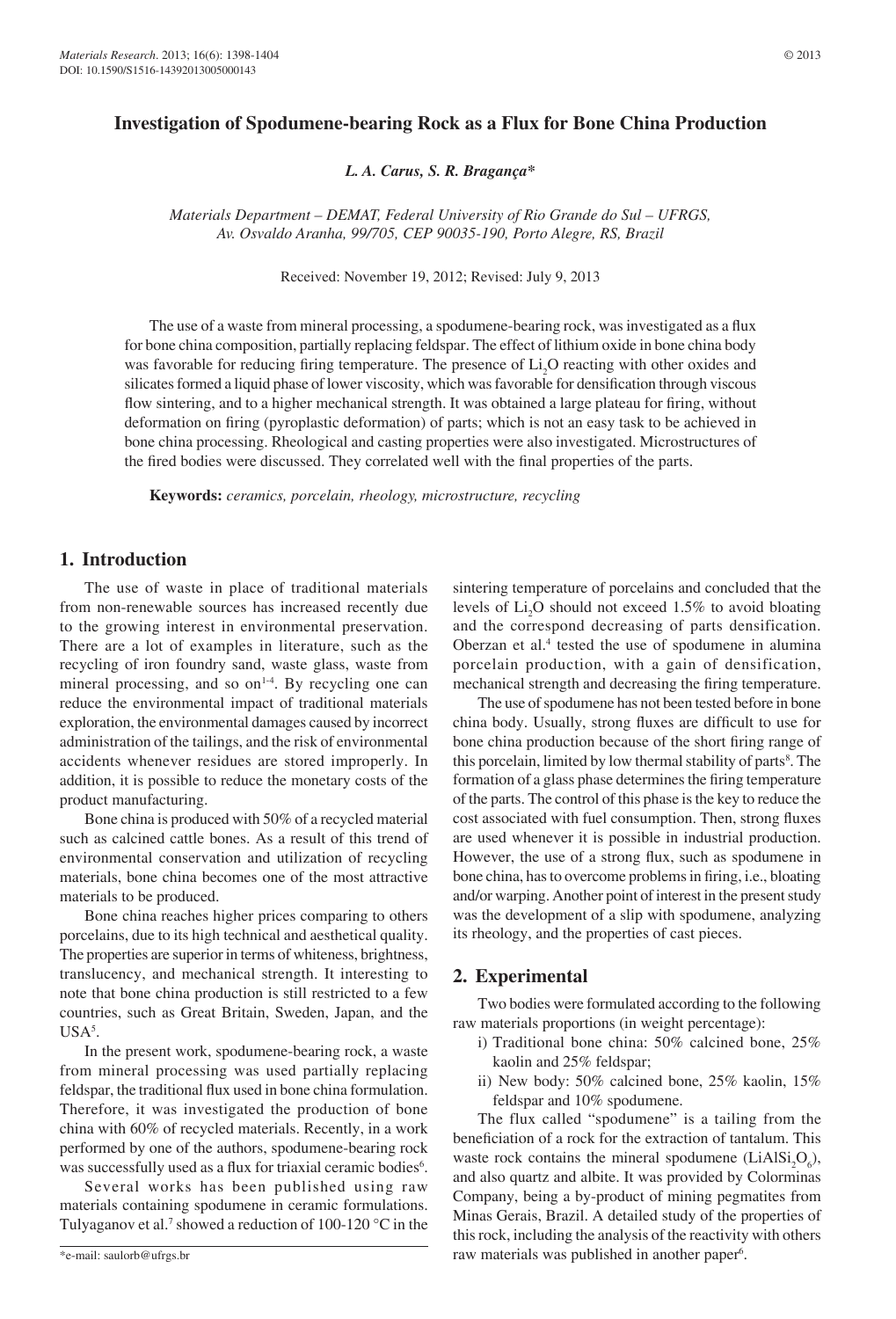Table 1 shows the chemical composition of raw materials, carried out by X-ray fluorescence (XRF model Shimadzu-1800), and crystalline phases determined by X-ray diffraction (Philips model X'Pert MPD). Figure 1 shows the XRD pattern of spodumene-bearing rock. The main phases detected by X-ray diffraction were spodumene, albite, and quartz. An aluminum-silicate as a secondary phase was also detected (Figure 1).

Table 2 shows particle size distribution by laser diffraction (Model Cilas 1180). This analysis was performed after wet grinding in alumina media of the raw materials to sieve at 325 mesh (opening of 45 µm).



**Figure 1.** XRD pattern of spodumene-bearing rock.

**Table 1.** Chemical composition and phase analysis of raw materials.

The bone powder used here is from a company that produces handmade items, and is a waste from cutting and polishing of bovine bones, previously cleaned with caustic soda (NaOH). In laboratory the bone powder was calcined at 1000 °C, and milled until 90% of the particles were smaller than 14  $\mu$ m, as recommended in the literature<sup>9,10</sup>.

The body formulations of the raw materials were mixed in the wet mill, dispersed with sodium silicate (solution in water) and passed through a sieve of 325 mesh. Next, the body was dried (110 °C) in an oven, moistened with water (8 wt%) and granulated by sieving mesh 20 (0.84 mm). The ceramic bodies were formed in hydraulic press, comminuted by a mortar, dried, mixed by hand and again moist (8 wt%), granulated (sieve 20 mesh) and pressed (at  $\sim$ 30 MPa) to  $8 \times 20 \times 60$  mm<sup>3</sup> dimensions. The pieces were naturally dried for 48 hours and in an oven at 110 °C for at least 24 hours. The density (in kerosene) of the dry parts was  $\sim$ 1.90 g/cm<sup>3</sup>. Tests were performed at least with 8 specimens of each test body formulation. The firing temperatures investigated ranged from 1180 to 1280 °C in an electric muffle furnace. The bodies of the four proposed formulations were fired simultaneously for each test temperature. The heating rate was 150 °C/h, and the dwell was 30 minutes at the maximum temperature.

The bodies were characterized for water absorption, linear shrinkage (per caliper), geometrical density (in an analytical balance and caliper), and four points flexural strength tests $11,12$ . Deformation on firing test (also known as pyroplastic deformation or sag test) was performed with

| wt $%$                         | Kaolin                   | calcined bone ash        | <b>Potassic Feldspar</b> | Spodumene                |
|--------------------------------|--------------------------|--------------------------|--------------------------|--------------------------|
| SiO <sub>2</sub>               | 46.96                    | 0.65                     | 66.2                     | 78.32                    |
| AI <sub>2</sub> O <sub>3</sub> | 38.05                    | 0.8                      | 16.54                    | 13.66                    |
| Fe, O,                         | 0.46                     | 0.12                     | 0.15                     | 0.24                     |
| MgO                            | $\overline{\phantom{0}}$ | 1.1                      | $\overline{\phantom{a}}$ | $\overline{a}$           |
| CaO                            | 0.02                     | 52.2                     | 0.36                     | 0.44                     |
| Na <sub>2</sub> O              | 0.03                     | 2.1                      | 0.89                     | 1.16                     |
| $K_2O$                         | 1.14                     | 0.07                     | 14.66                    | 2.41                     |
| TiO <sub>2</sub>               | 0.03                     | $\overline{\phantom{a}}$ | 0.03                     | $\overline{\phantom{a}}$ |
| $P_2O_5$                       | 0.11                     | 40.5                     | 0.15                     | 0.11                     |
| Li <sub>2</sub> O              | $\overline{\phantom{a}}$ | $\overline{\phantom{a}}$ | $\overline{\phantom{0}}$ | $2.5*$                   |
| Others                         | 0.03                     | 0.2                      | 0.64                     | 0.94                     |
| <b>LOI</b>                     | 13.2                     | 2.3                      | 0.38                     | 0.20                     |
| Major phases                   | Kaolinite                | Hydroxy-apatite          | <b>Ouartz</b>            | Spodumene                |
|                                | Ouartz                   |                          | Microcline               | <b>Ouartz</b>            |
|                                | Moscovite                |                          | Albite                   | Albite                   |

\*analysis by atomic absorption.

**Table 2.** Raw materials particle size distribution. After wet milling.

|               | Raw material particle size distribution $(\mu m)$                    |       |       |  |  |  |  |
|---------------|----------------------------------------------------------------------|-------|-------|--|--|--|--|
| <b>Sample</b> | $90\% < (\mu m)$<br>Mean particle size $(\mu m)$<br>$10\% < (\mu m)$ |       |       |  |  |  |  |
| Calcined bone | 0.52                                                                 | 11.21 | 4.16  |  |  |  |  |
| Kaolin        | 2.35                                                                 | 14.26 | 7.89  |  |  |  |  |
| Feldspar      | 2.03                                                                 | 41.49 | 22.5  |  |  |  |  |
| Spodumene     | 1.28                                                                 | 37.68 | 15.11 |  |  |  |  |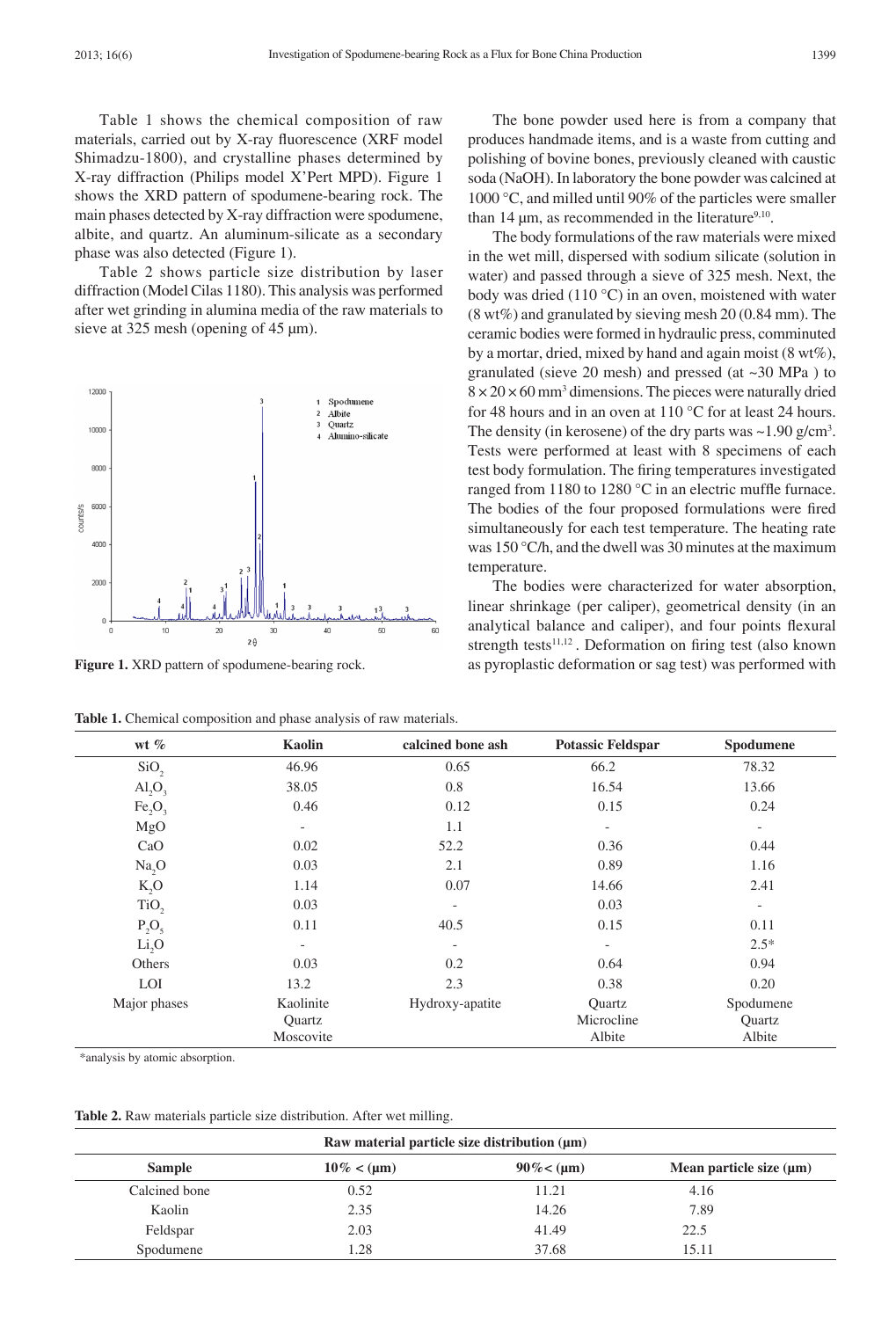1 piece for each test condition, as described in Segadães<sup>13</sup>. The microstructure was observed in a scanning electron microscope (SEM - Jeol JSM-5800) with microanalysis by energy dispersive spectrometer (EDX - Noran). Samples were prepared for SEM by polishing (with SiC abrasive paper in decreasing particle size, ending with a suspension of alumina in wool), sometimes followed by acid etching (HF 20%, at different times) to remove glass phase.

A casting slip was formulated with spodumene and then the density was adjusted to the proper value with addition of water, to make it comparable to the traditional formulation. The slip was prepared with 70% of solid and 30% of deionized water with addition of 0.15% deflocculant agent (ammonium polyacrylate). 1% of ball clay was added to the batch. Particle size distribution and surface area of the fluxes, and the slip densities for this study are in Table 3.

The characterization of the slip viscosity was made in a digital viscometer (model LVDV-II with small volume device, spindle SC4-18, Brookfield, Stoughton, MA). The deflocculant agent (ammonium polyacrylate) was added until the minimum viscosity was reached.

## **3. Results and Discussion**

# 3.1. *Evaluation of firing behavior, mechanical strength, deformation on firing, and microstructure*

The properties of spodumene and feldspar bodies after firing are shown in Table 4. Figure 2 shows the large plateau for firing reached with spodumene body.

Feldspar body reached the desired vitrification at 1260 °C (Table 4). Ceramic pieces must have water absorption lower than 0.5% to be classified as porcelains. In the industrial firing process it is necessary large firing ranges for a body, which are formed by values of water absorption below 0.5%. Lower temperatures for firing mean significant savings in fuel consumption.

The behavior of feldspar body on firing can be explained by the fact that it was used a potassium feldspar, which consists mainly of microcline  $(KAISi<sub>3</sub>O<sub>8</sub>)$ . Alkali feldspars which have higher levels of albite  $(NaAlSi<sub>3</sub>O<sub>8</sub>)$  showed vitrification between  $1220^{\circ}$ C-1240 °C, in another studies<sup>5,8</sup>. By using conventional flux as alkali feldspar (richer in sodium than the feldspar used in this work) and/or nepheline syenite, it was showed similar firing ranges and in some cases, lower ones5,14,15. It must be noted that these are short intervals for firing, compared with other porcelains, such as hard porcelain<sup>14</sup>. The difficulty to obtain large firing ranges for bone china can be explained by the low amount of quartz in its formulation. This phase, in hard porcelain, undergoes gradual dissolution during firing, increasing the amount of silica in the glass phase, which ensures higher viscosity and, consequently, higher dimensional stability of the pieces at elevated firing temperatures<sup>16</sup>. Quartz particles showed low dissolution in bone china<sup>14</sup>.



**Figure 2.** Linear shrinkage and water absorption (W.A.) as a function of firing temperature. Spodumene body.

**Table 3.** Raw materials particle size distribution, surface area and slip density used in slip casting analysis.

| <b>Raw material particle</b><br>size distribution $(\mu m)$ |      | $10\% < (\mu m)$ 90% < ( $\mu m$ ) | Mean particle size<br>$(\mathbf{u}\mathbf{m})$ | Surface area<br>$(m^2/g)$ | Slip density<br>$(g/cm^3)$ |
|-------------------------------------------------------------|------|------------------------------------|------------------------------------------------|---------------------------|----------------------------|
| Feldspar                                                    | l.88 | 56.39                              | 24.57                                          | 9.98                      | 1.796                      |
| Spodumene                                                   | 0.88 | 12.96                              | 5.85                                           | 5.05                      | 1.804                      |

| <b>Table 4.</b> Technical characterization of fired bodies. |
|-------------------------------------------------------------|
|                                                             |

| <b>Body</b> / Temperature $(C^{\circ})$ | Water Absorption $(\%)$ | Shrinkage. $(\% )$ | Apparent density $(g/cm^3)$ | $\sigma$ . (MPa) |
|-----------------------------------------|-------------------------|--------------------|-----------------------------|------------------|
| Spodumene                               |                         |                    |                             |                  |
| 1180                                    | 11.22                   | 6.88               | 1.97                        | $36.1 \pm 3.8$   |
| 1200                                    | 0.26                    | 10.94              | 2.29                        | $57.4 \pm 6.5$   |
| 1220                                    | 0.04                    | 13.11              | 2.38                        | $77.0 \pm 9.3$   |
| 1240                                    | 0.10                    | 12.99              | 2.39                        | $72.0 \pm 9.4$   |
| 1260                                    | 0.00                    | 12.62              | 2.37                        | $75.5 \pm 5.5$   |
| 1280                                    | 0.09                    | 12.37              | 2.25                        | $60.7 \pm 6.8$   |
| Feldspar                                |                         |                    |                             |                  |
| 1240                                    | 1.22                    | 8.80               | 2.17                        | $41.1 \pm 4.3$   |
| 1260                                    | 0.06                    | 9.65               | 2.22                        | $54.0 \pm 4.1$   |
| 1280                                    | 0.05                    | 9.59               | 2.16                        | $48.1 \pm 4.7$   |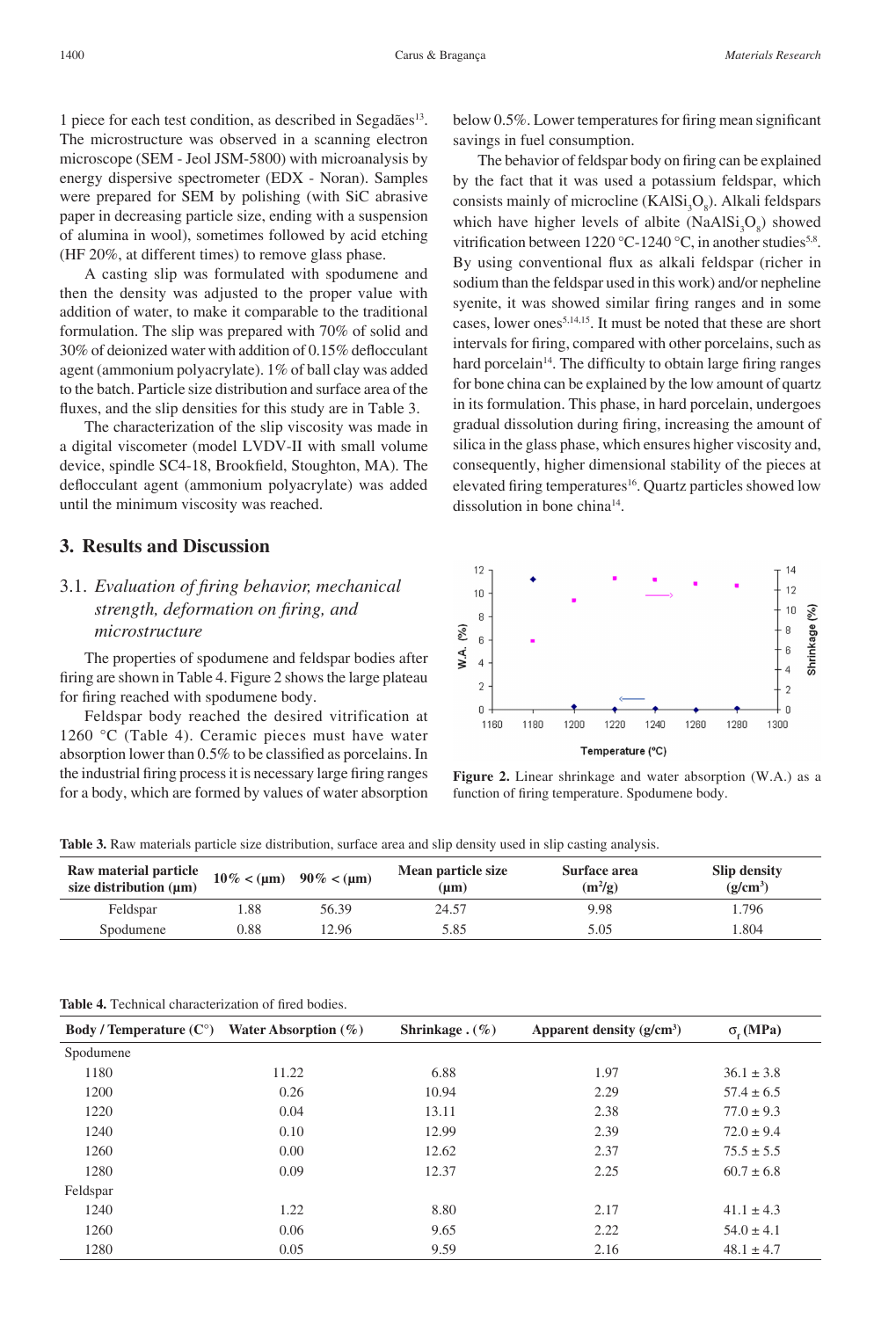As cited before, Figure 2 shows the firing range for spodumene body. This flux allowed a significant reduction of firing temperature, about 60 °C compared to feldspar body (Table 4). Therefore, the use of spodumene, partially replacing feldspar, reached not only a reduction of firing temperature, but also a wide range for firing. This is a very important achievement for bone china production.

Spodumene promoted the formation of glass phase at lower temperature, and also reduced viscosity at the same time, as expected, due to the presence of alkali oxides in silica glasses. This change the properties of glass phase in order to accelerate the densification by viscous flow<sup>17</sup>. According to the literature, the small lithium ion has the highest diffusion coefficient in liquid phases such as silicates,<sup>18</sup> what explains the easier vitrification of the spodumene formulation.

Spodumene body shows low shrinkage and high porosity at 1180 °C. This is expressed in terms of water absorption (Figure 2, Table 4). However, at 1200 °C it presented fully vitrification. As it is known, the spodumene mineral melts at  $\sim$  1420 °C, but there are two eutectics at  $\sim$  1020 °C in the diagram  $Li_2O$  -  $SiO_2$ . In the  $Li_2O$  -  $SiO_2$  - Al2O3 ternary diagram, the eutectic is below  $1000 °C$  in approximately 15% Li<sub>2</sub>O - 79% SiO<sub>2</sub> - 8% Al<sub>2</sub>O<sub>3</sub><sup>[19]</sup>.

Considering a global analysis, it can be observed that the composition of spodumene belongs to the system  $SiO_2$ - $Li<sub>2</sub>O-Al<sub>2</sub>O<sub>3</sub>$  and is located in the triangle compatibility of  $Li<sub>2</sub>O.2SiO<sub>2</sub> - SiO<sub>2</sub> - Li<sub>2</sub>O.Al<sub>2</sub>O<sub>3</sub>$ .4SiO<sub>2</sub>, whose invariant point (eutectic) is between 950 and 1000 °C. Thus, spodumene acts as an auxiliary flux, therefore, it tends to form the liquid phase (at the mentioned temperatures) before reacting with the other constituents of the mixture, and the densification of the body will be promoted by the presence of this liquid phase.

For comparison, Table 4 shows the two formulations studied as oxides. The level of  $P_2O_5$ , which may be considered a flux according to previous studies, as proposed in Cooper<sup>10</sup> and Iqbal et al.<sup>8,15</sup>, is identical in the both formulations. It can also be considered identical the amount of tricalcium phosphate formed. The same can be said about the minor constituents  $Fe<sub>2</sub>O<sub>3</sub>$ , MgO, TiO<sub>2</sub> and others (see Table 5). This highlights the importance of the  $Li<sub>2</sub>O$  in sintering mechanism.

The deformation on firing test (sag test) showed that no deformation occurred in the parts for the temperature range studied. Therefore, the surface tension of glass phase was high enough to avoid distortion of the pieces, for both bodies tested. Spodumene could accelerate the sintering reactions, but without significantly changing of the surface tension of the glass phase. This hypothesis is based on the fact that spodumene has the particularity to react as a strong flux, but at the same time increases the surface tension of the glass phase, as reported in the literature<sup>20</sup>.

In studies performed by the authors recently, other fluxes were investigated in bone china formulation. A

reduction in sintering temperature was also obtained using wollastonite and waste glass as fluxing agents, but only wollastonite could achieve a large plateau for firing similar to spodumene21,22. A detailed comparative investigation of these fluxes is in preparation.

The presence of spodumene changes a little the thermal expansion, compared to feldspar body (Figure 3). The linear expansion coefficient calculated for the temperature range of 24 °C-400 °C resulted in:  $9.7 \times 10^{-6}$  K<sup>-1</sup>;  $9.0 \times 10^{-6}$ K–1; for the feldspar and spodumene bodies, respectively. These values are close to the theoretical value  $(-8.4 \times 10^{-6})$  $K^{-1}$ ) calculated by the "rule of mixtures" of the constituent phases, considering 40% β-tricalcium phosphate, 30% anorthite, and 30% glass phase<sup>15</sup>. The small difference between theoretical and measured values was expected due to the presence of quartz in some raw materials, and/ or variations in phase quantities. Diffraction analysis showed β-tricalcium phosphate, anorthite, and quartz in spodumene body after firing. Therefore, it can be deduced that all spodumene was decomposed, and incorporated into the glass phase.

It was observed that spodumene flux did not significantly change the thermal expansion of the parts produced, so it is not necessary to develop special glazes for this body.

Figure 4 shows the microstructure of feldspar and spodumene bodies. Feldspar body showed large pores and open porosity, while spodumene had glassy phase covering the entire surface. This explains the differences of technical properties between the two formulations (Table 4).

The difference between the mechanical strength of the bodies can be seen clearly in Figure 4, because there is a direct relationship of pore size and the mechanical strength. As cited in literature, the larger the critical pore (flaw) size, the lower is the mechanical strength<sup>23</sup>. Nevertheless, both formulations achieved sufficiently high mechanical strength for china utilization.



**Figure 3.** Linear thermal expansion.

**Table 5.** Feldspar (F) and Spodumene (S) bodies in oxide composition.

| $(\%)$ |  |  |  |  |  | SiO, Al,O, Fe,O, MgO CaO Na,O K,O Li,O TiO, P,O, Others PF      |  |
|--------|--|--|--|--|--|-----------------------------------------------------------------|--|
|        |  |  |  |  |  | 28.62 14.05 0.21 0.55 26.20 1.28 3.99 0.00 0.02 20.31 0.27 4.55 |  |
|        |  |  |  |  |  | 29.83 13.76 0.22 0.55 26.20 1.31 2.76 0.25 0.01 20.31 0.30 4.53 |  |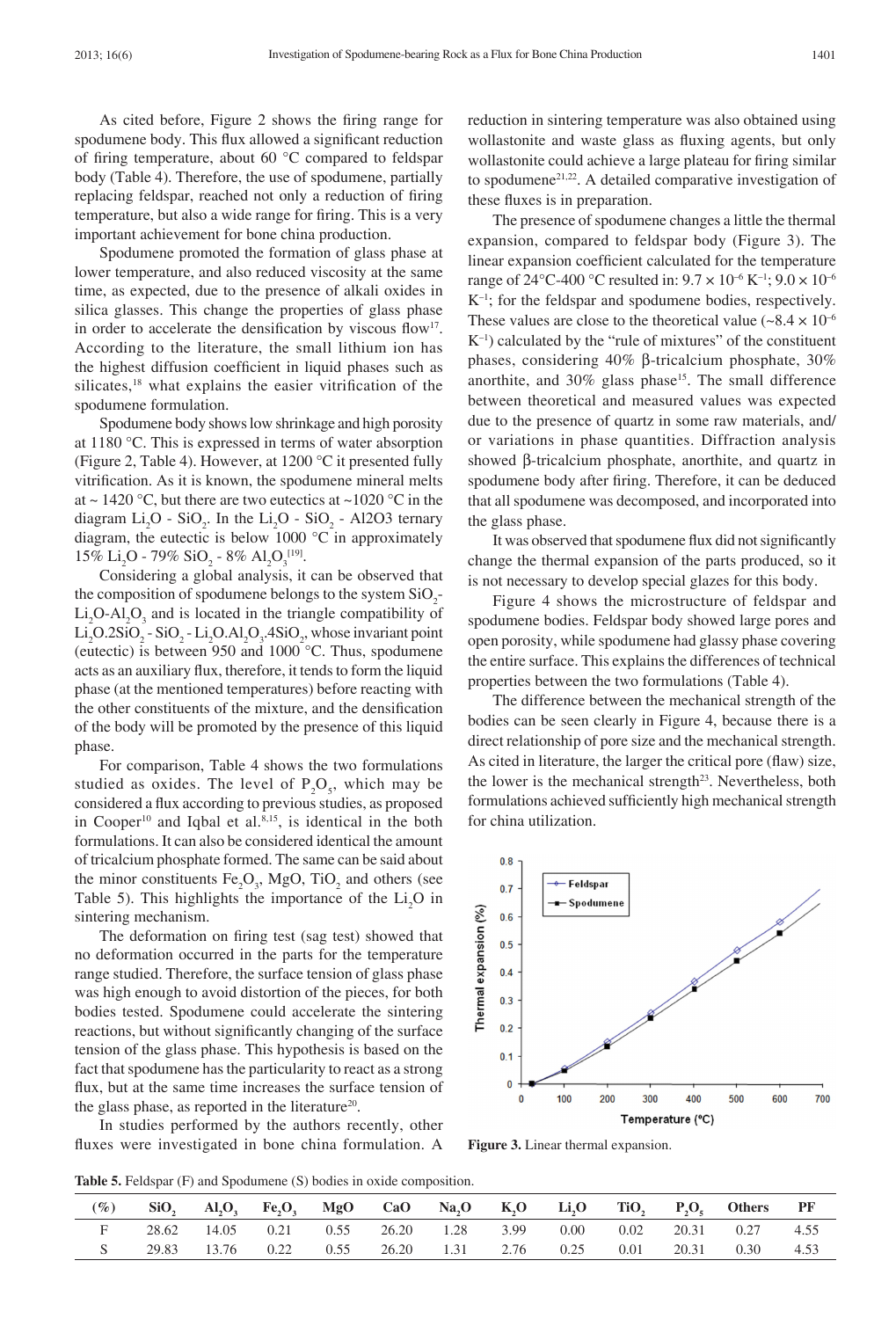In Figures 5 and 6 it can be seen, after acid attack to remove the glass phase, the major differences between the bodies in relation to pore size and crack pattern, notably higher for the feldspar body. A fractured microstructure is observed for both bodies. This occurs as a consequence of the stress generated due to the difference in thermal expansion between the matrix and the clusters of grains of β-tricalcium phosphate<sup>15</sup>. The differences in grain size, amount of crystalline phase and porosity also explains the difference in the properties of the bodies. They are all influenced by the presence of a strong flux such as spodumene, which determines the amount of glass phase generated, sintering temperature, as well as glass phase viscosity.



**Figure 4.** Images (SEM): no chemical etching Feldspar, and spodumene bodies fired at 1240 °C.



**Figure 5.** Images (SEM): chemical etching (20%HF, 20 s); Feldspar body fired at 1240 °C.



**Figure 6.** Images (SEM): chemical etching (20%HF, 20 s); Spodumene body fired at 1240 °C.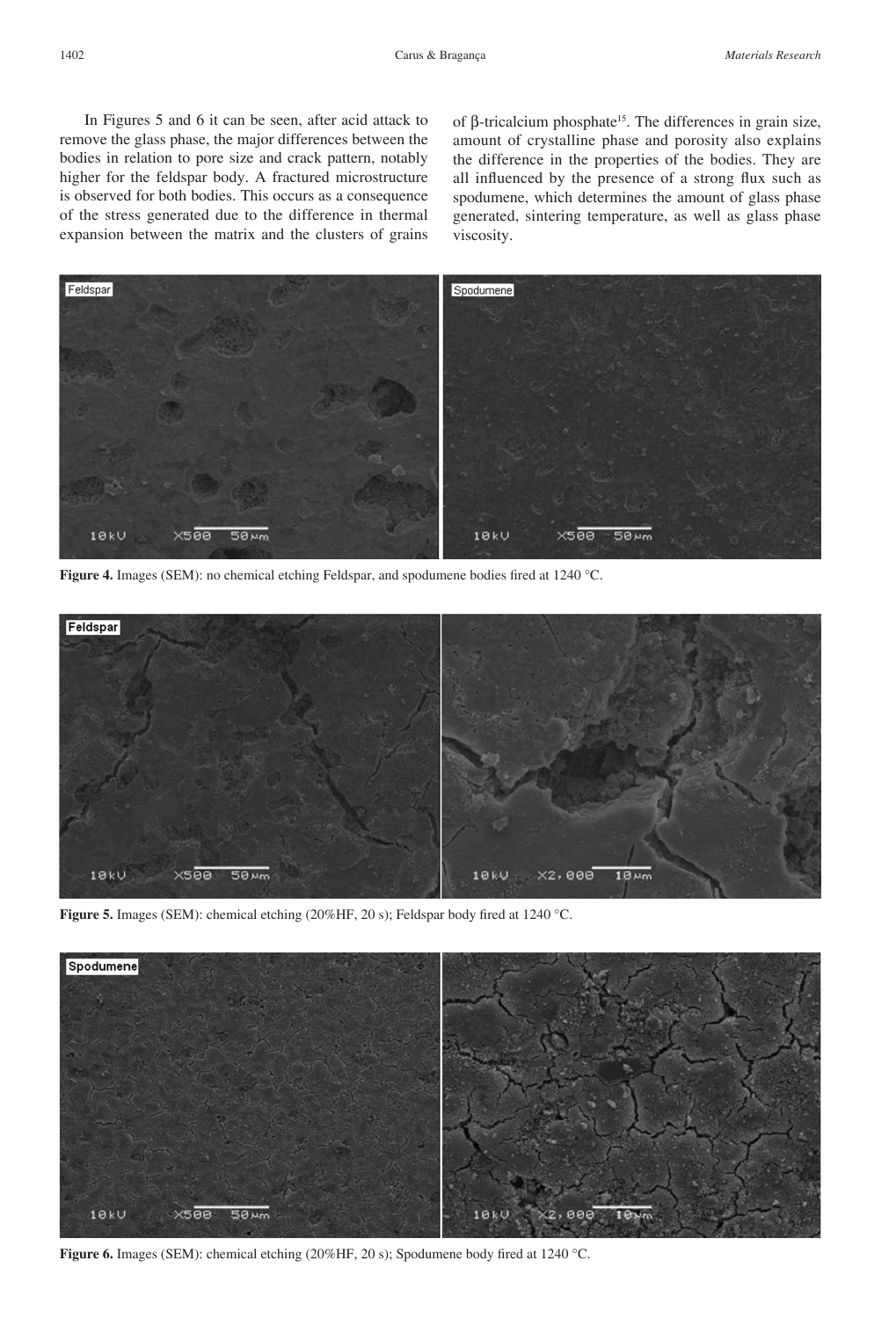#### 3.2. *Slip casting characterization*

In Figure 7, the partial replacement of feldspar with spodumene showed little influence on the final apparent viscosity of the suspensions. The differences in initial viscosity and viscosities at low shear rates, between the slips, can be attributed to the differences in particle size (Table 3). The substitution of raw materials, even partially, modifies the particle size distribution, and this is one of the factors that affect directly the dispersion curve and the rheology of suspensions. Tallon et al. $24$  explain that a reduction in particle diameter increases the surface area, and as a consequence of that there is an increase in apparent viscosity of the suspensions. The data from these authors match the results of viscosity analysis (Figure 7). Spodumene has a lower average particle diameter (Table 3). Figure 7 also shows that the viscosity of the suspensions decreases



**Figure 7.** Shear stress in function of shear rate. 0.15% of dispersant was used for mixing.



**Figure 8.** Rheological behavior of spodumene. 0.15% and 0.2% of dispersant.

Table 6. Slip properties. Shear rate of  $0.7s^{-1}$ .

| <b>Bodies</b>                                                     | Feldspar | Spodumene |
|-------------------------------------------------------------------|----------|-----------|
| Initial viscosity (cP)                                            | 1024.0   | 3584.0    |
| Viscosity after deflocculation<br>at $0.2wt\%$ of dispersant (cP) | 832.0    | 576.0     |
| Thickness of wall-forming in<br>$3 \text{ min (mm)}$              | 3.02     | 3.04      |

as shear rate increases, which is a typical behavior of a Bingham curve, a desired behavior for porcelain slips<sup>25,26</sup>.

Figure 8 illustrates rheological curves and their response of dispersant addition for the adjustment of spodumene slip. The addition of a higher amount of the dispersant did not change the trend of the curves: the increase of the shear rate reduces the viscosity of the slips. The characteristic Bingham behavior of rheology studies can be observed by both the decay of the viscosity, as for the increase in shear stress with respect to shear rate<sup>27</sup>. The data recorded in Brookfield viscometer showed the high effectiveness of the dispersant used.

It can be considered that viscosity values in Figure 8 are practically optimized for industrial casting, which uses a slip viscosity of  $\sim 800$  cP and a wall thickness of  $\sim 2$  mm in 3 min of an assay. Therefore, these values are quite close to those obtained with the tested slips (Spodumene slip: 3.04 mm in 3 min, 576cP and; feldspar slip: 3.02 mm in 3 min, 832cP). A high viscosity produces a rapid wall formation, as it would be expected for the slips with 0.15% dispersant. According to Hermann28 forming very thick walls in a short period of time may be a result of lack of dispersion and / or a high thixotropy. These factors lead to formation of defects in the parts processed by slip casting.

Figures 7 and 8 and Table 6 have shown that the partial replacement of the feldspar flux has not changed significantly the rheological behavior of the slips. The stabilization of the spodumene slip was achieved with a small consumption of dispersant, and practically the same of the feldspar slip. As the slips had already been prepared with 0.15%, a total of 0.35wt% dispersant was used. Both slips showed similar casting properties (Table 6). The density and viscosity of both slips are good for porcelain production.

#### **4. Conclusions**

A residue of mineral processing, a rock containing quartz, albite and spodumene, was successful in use as a flux of bone china. Partially replacing the K-feldspar attained a lower firing temperature, and a large firing range. The fired parts have not presented pyroplastic deformation. Reducing sintering temperature means important savings in fuel consumption.

The firing behavior of the spodumene formulation can be explained by the eutectic at 950-1000°C, in the triangle compatibility  $Li_2O.2SiO_2$ ,  $SiO_2$ ,  $Li_2O.Al_2O_3$ ,  $4SiO_2$ , located in the system  $SiO_2$ -Li<sub>2</sub>O-Al<sub>2</sub>O<sub>3</sub>. Spodumene promotes the formation of the liquid phase before reacting with the other constituents of the mixture, and the densification of the body was promoted by the presence of this liquid phase by viscous flow. The two formulations studied had similar amounts of flux oxides  $(P_2O_5, Fe_2O_3, MgO, TiO_2$  and others). This highlights the importance of the  $Li<sub>2</sub>O$  in a body composition.

The small lithium ion, provided by spodumene flux, in silicates glass has the particularity to reduce the temperature of firing, without decreasing the surface tension of the glass phase. This explains the large range for firing.

Microstructure analyses point out the causes of a higher mechanical strength of the spodumene body. This body showed higher densification, and consequently, smaller